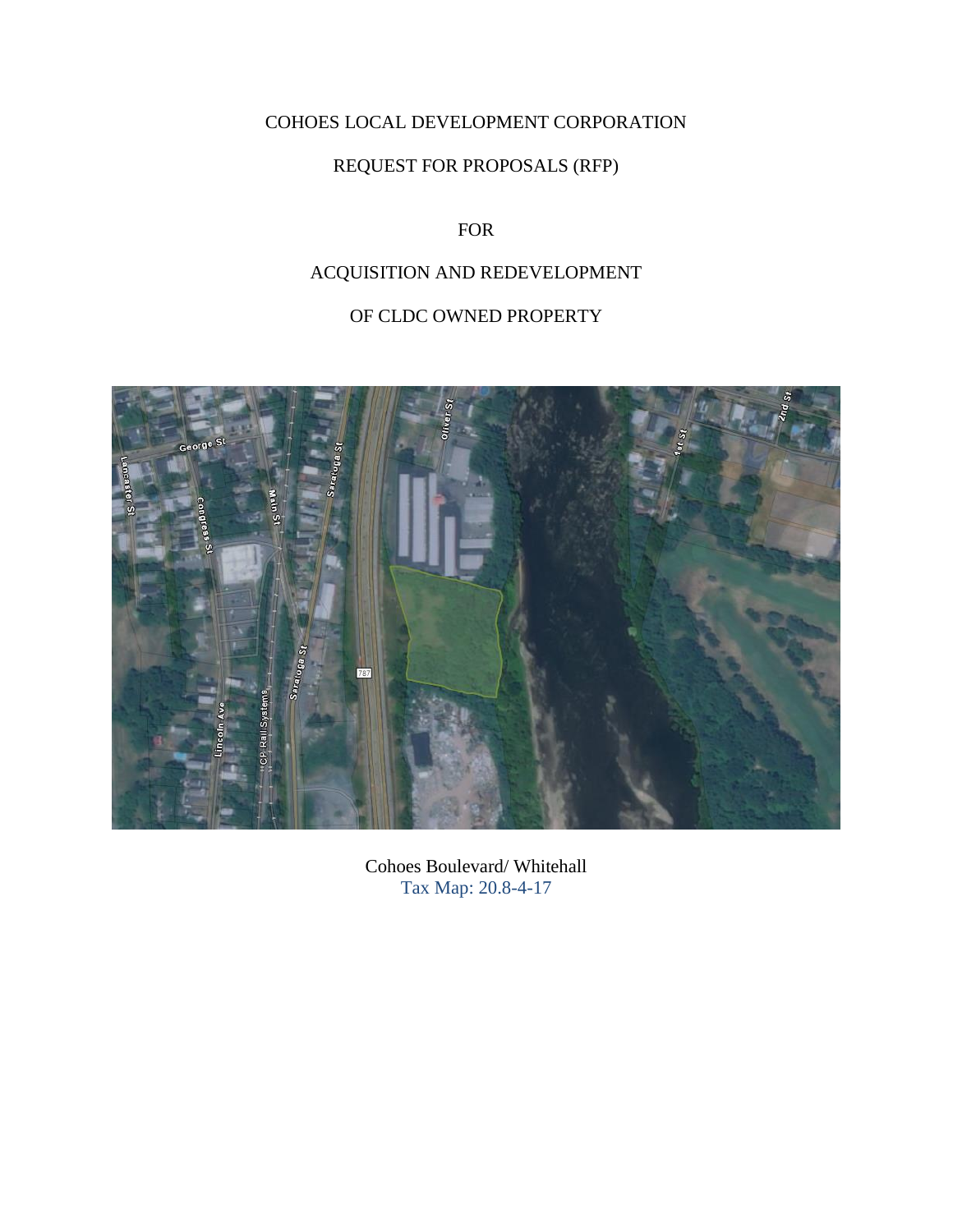### PROJECT SUMMARY

| Opportunity: | The Cohoes Local Development Corp (CLDC) is seeking a creative<br>proposal for the acquisition and redevelopment of a CLDC owned<br>property. The successful proposal will make a positive contribution to the<br>neighborhood and the larger community by incorporating elements such as<br>beneficial use, green building practices, and preservation of historic<br>resources. |                                                                                                             |
|--------------|-----------------------------------------------------------------------------------------------------------------------------------------------------------------------------------------------------------------------------------------------------------------------------------------------------------------------------------------------------------------------------------|-------------------------------------------------------------------------------------------------------------|
| Location:    | The CLDC is seeking proposals for the Cohoes Boulevard/Whitehall property.<br>The property is listed as $20.8 - 4 - 17$ on the City tax map.                                                                                                                                                                                                                                      |                                                                                                             |
| Schedule:    | <b>RFP</b> Issued<br>On-Site Inspections<br><b>RFP</b> Deadline<br><b>Interviews</b><br>Selection                                                                                                                                                                                                                                                                                 | December 1, 2021<br>December 14, 2021<br>February 1, 2022<br>week of February 21, 2022<br>by March 31, 2022 |
| Contact:     | Deborah Jacques - CLDC Executive Director<br>Stephen Napier – CLDC Secretary<br>97 Mohawk Street<br>Cohoes, NY 12047<br>Phone: 518-233-2117                                                                                                                                                                                                                                       |                                                                                                             |
| Submissions: | RFP's are due no later than February 1, 2022, 4:00 PM<br>Proposals can be mailed or delivered to<br><b>CLDC</b><br>97 Mohawk Street, Cohoes, NY 12047                                                                                                                                                                                                                             |                                                                                                             |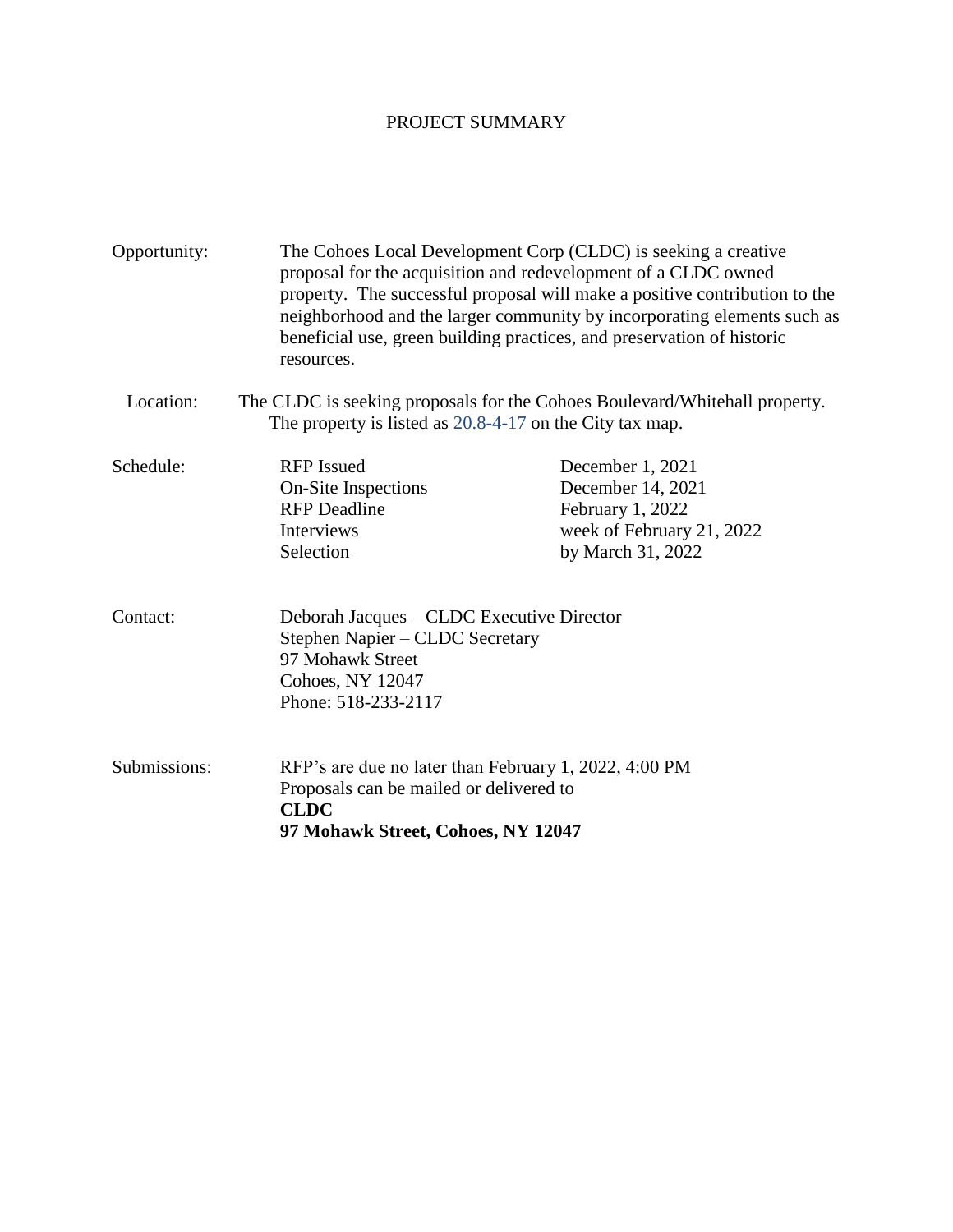### **Goal of the RFP**:

The Cohoes Local Development Corporation ("CLDC") is seeking developers and/or development teams ("Developer") for property along Cohoes Boulevard in the City of Cohoes.

### **Site Background & History:**

The site is bounded to the west by Cohoes Boulevard (I-787), to the north by the Prime Storage facility off of Oliver Street, to the east by the Mohawk River, and to the south by the NH Kelman, Inc. scrap yard off Euclid Street. The site is referenced on the City of Cohoes with Tax Map number section 20.8, block 4, lot 17. The approximate GPS coordinates of the center of the site are 42.764670° N, 73.697743° W.

The site is an approximate 3.76 acre parcel of land. The site consists of a raised "hill" in the center of the site, gradually grading down in elevation at all four sides. In general, grades at the center of the site are approximately 30 feet higher than surrounding properties and 15 feet higher at the edges of the site. The property has historically been used as a disposal site, and was closed during the construction of I-787. The site is comprised of an open field area generally occupying the northwestern portion of the site and wooded areas which occupy the southern and eastern portions of the site along with a strip of wooded land along the northern boundary of the site.

Zoning: The parcel is within the Waterfront Mixed-Use District (MU-2), you can find the description of the district here: <https://ecode360.com/8475655>

### § 285-39 Waterfront Mixed-Use District (MU-2).

- A. Intent. The Waterfront Mixed-Use District (MU-2) shall provide activities and amenities consistent with one of the region's only waterfronts accessible from three sides. Included in this are services, waterfront-related services, offices, small workplaces, and civic and residential buildings central to the City's waterfront.
- B. Public access. All private development, directly adjacent to the water in the Waterfront Mixed-Use District shall provide public access in the form of a fifty-foot easement, which may be waived by the Planning Board only in cases in which the City does not feel access is appropriate for reasons of public health, safety or welfare.
- C. Permitted uses are identified in Schedule A, Zoning Schedule of Use Regulations, included at the end of this chapter.
- D. Lot area and bulk regulations. The minimum related standards for the MU-2 District shall be set forth in Schedule B, Schedule of Area and Bulk Regulations, included at the end of this chapter.
- E. Special use permit; uses permitted with a special use permit from the City Planning Board, as identified in Schedule A, subject to the requirements of § 285-20D. Such uses are subject to the general development standards for specific uses related to regulations applicable to all zoning districts found in Article VII, to landscaping requirements in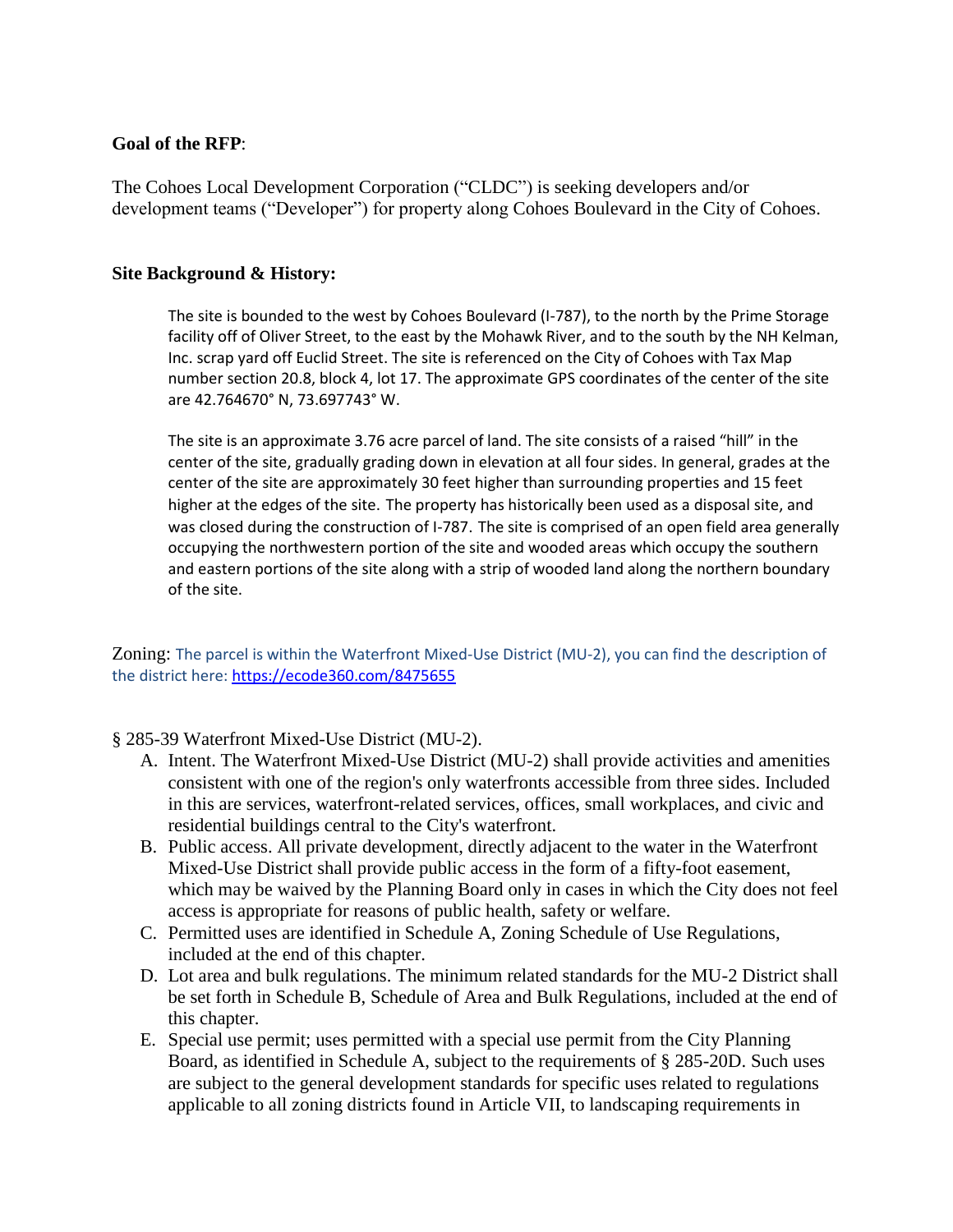accordance with Article IX, to site plan review and approval in accordance with Article XIV and to other standards as may be required under site plan review by the Planning Board to assure development and operation of the use without a detrimental impact on adjacent uses.

- F. Additional regulations.
- 1. For lots with direct water frontage, the lot line facing the waterfront will be considered the front lot line for all properties in the Waterfront Mixed-Use District.
- 2. The proposed building, structure, or use will not unnecessarily obstruct public or semipublic access to the waterfront.
- 3. The proposed design and arrangement of the building, structure or use will provide for pedestrian access to the waterfront and public views of the river to the maximum extent possible. Buildings on the waterfront side of any roadway shall permit pedestrian access from both the waterfront side and the road side of the building.

Allowable Uses: You can access the allowable uses in the MU-2 District here: [https://ecode360.com/attachment/CO0376/CO0376-](https://ecode360.com/attachment/CO0376/CO0376-285a%20Schedule%20A%20Schedule%20of%20Use%20Regulations.pdf) [285a%20Schedule%20A%20Schedule%20of%20Use%20Regulations.pdf](https://ecode360.com/attachment/CO0376/CO0376-285a%20Schedule%20A%20Schedule%20of%20Use%20Regulations.pdf)

See Attachment A.

\*\*\* There is no current access to this parcel from 787. Developer will have to apply to New York State Department of transportation for curb cut access at their own expense.

### **PROCESS**

The RFP selection process may include input from community representatives and the selected Developer may be required to present their proposed plans as part of the process. If your project is a finalist for consideration, more information will be given as to opportunities to meet the appropriate authorities and present the project.

The CLDC Board must approve any and all developers who purchase the properties.

Proposal Structure:

These requirements are designed to establish a Developer's overall capacity to complete this project and to meet the requirements and obligations associated with the land.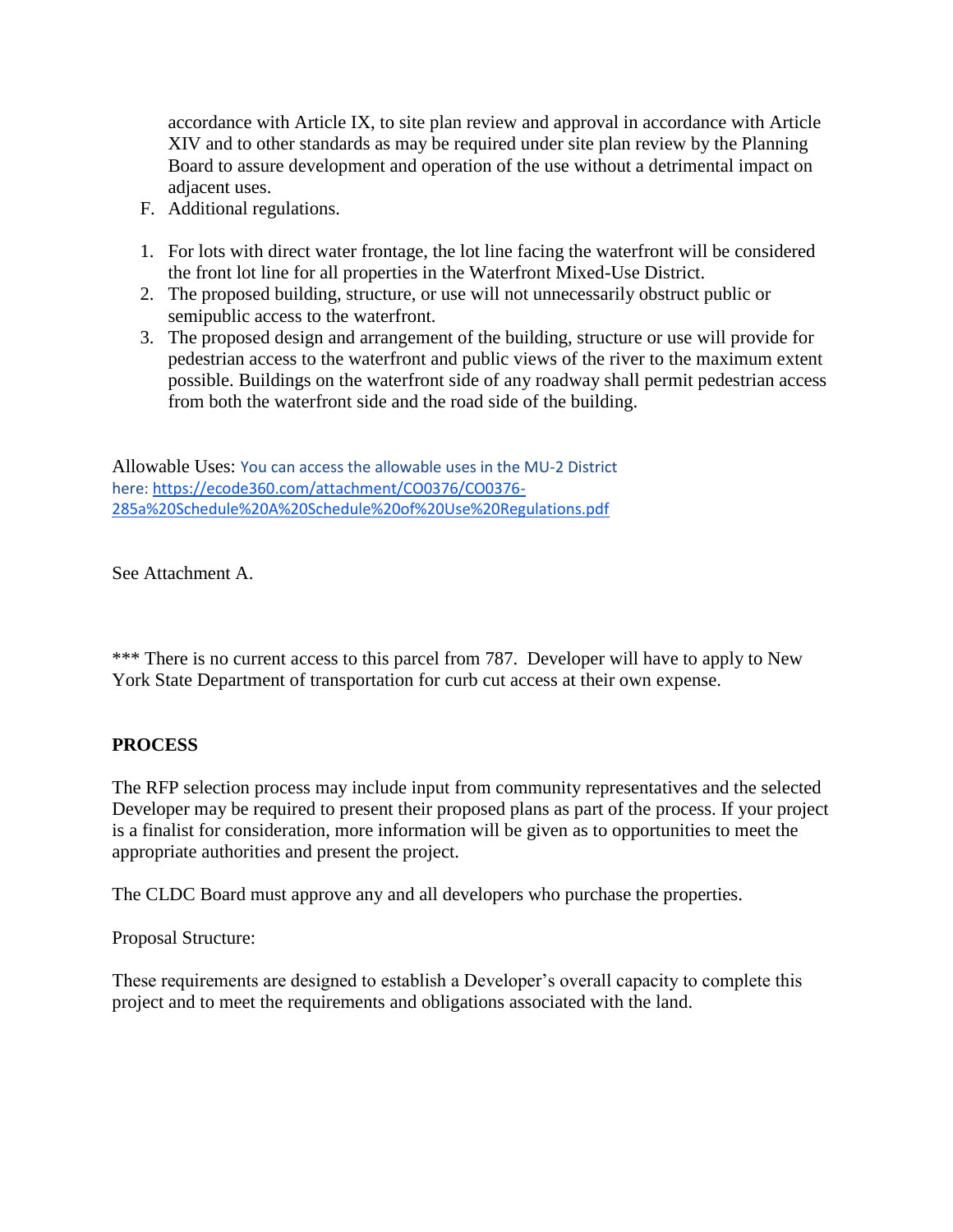### 1. Project Narrative

- a. Description of development plan for the selected parcel(s) including use, number of units (for residential) and/or rentable square feet (for commercial, retail or office);
- b. Explanation of ownership entity (single owner, partnership, LLC);
- c. Prospective development timeline including major milestones;
- d. Discussion of parking needs; what parking will be sought and what parking is required by zoning and to meet market objects; and
- e. Schematic drawing of proposed project, including site plan and elevations.
- 2. Relevant Development Experience
	- a. Include brief description of similar projects (date, location, concept);
	- b. Other similar projects currently under development;
	- c. Photographs of projects;
	- d. Description and role of development entity;
	- e. References strong references include banks, municipal entities, co-developers, tenants, and press clippings that include project narratives to describe previous work; and
	- f. Detailed description of how the developer will engage the community to the fullest extent for this project.
- 3. Financial Capacity
	- a. Detailed description of ability to finance the costs associated with project;
	- b. Identify the people or entities in the proposed development team, including any and all joint venture, general or limited partners, and respective percentages of interest;
	- c. Role of each development partner in the implementation of the development plan; and
	- d. Explanation of the developer's previous experience in attracting equity investors.

### 4. Budgets

- a. Preliminary development budget listing proposed sources and uses, including acquisition costs (use attached form 'Exhibit B'), and indicate gaps if any; and
- b. Prospective construction budget.
- 5. Include proposed acquisition price offer
- 6. Include tax generation estimates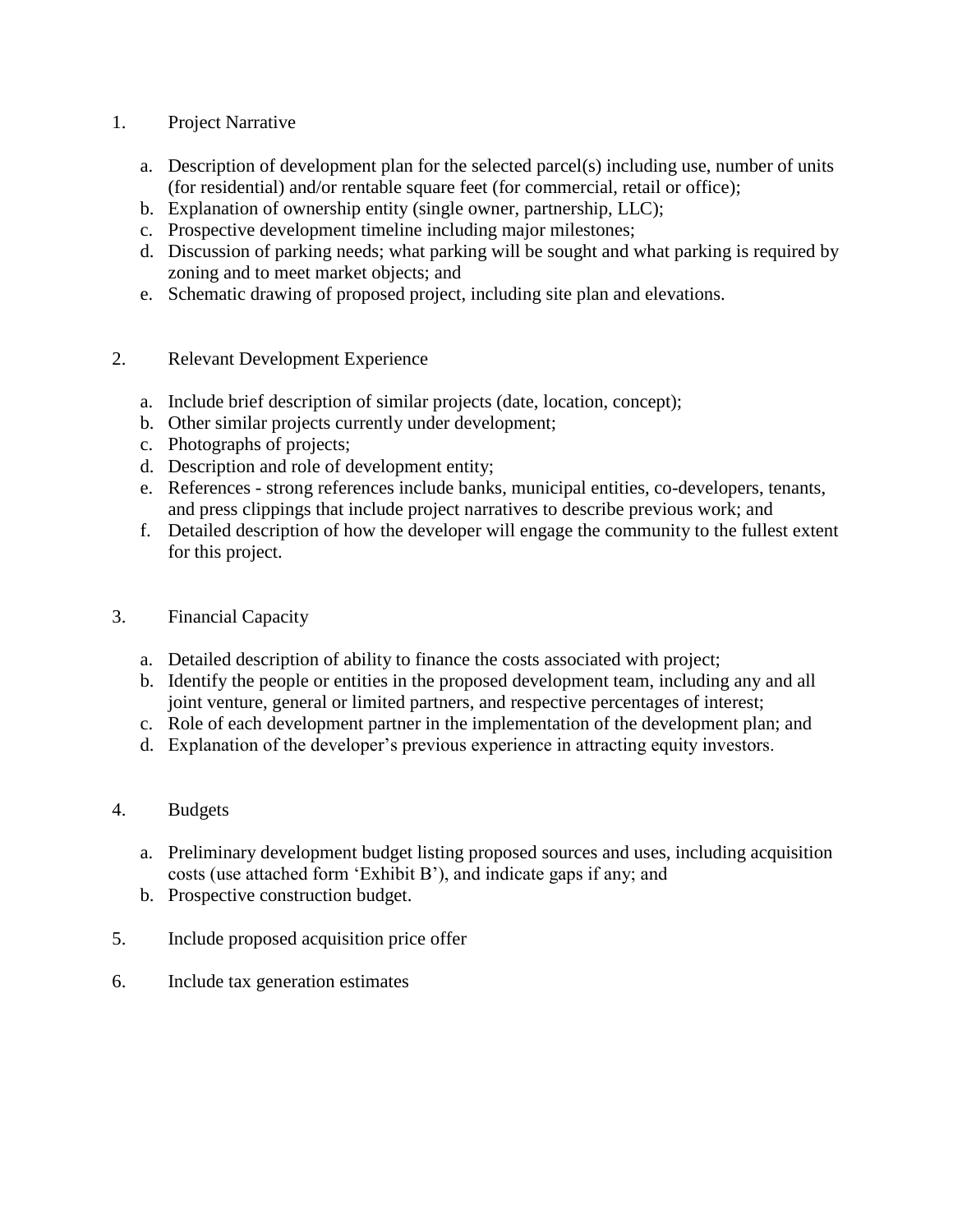Responses should be limited to 11 pages plus exhibits. Eight (8) paper copies plus one (1) electronic version or flash drive containing one (1) PDF file should be sent to:

Deborah Jacques, Executive Director Cohoes Local Development Corporation 97 Mohawk Street Cohoes, New York 12047

All responses should include the attached RFP Summary Page ('Exhibit A') as the cover page. This page should be fully completed by the Developer. ALL RESPONSES MUST BE RECEIVED BY February 1, 2022 at 4:00 PM ET FOR CONSIDERATION and late responses will not be reviewed.

All information submitted including attachments, supplementary materials, addenda, etc. will not be returned.

### Selection Criteria:

A Developer will be selected based on, but not limited to, the following criteria:

- a. Proposed development and investment
- b. Experience completing similar development project(s);
- c. Capacity to attract and secure financing;
- d. Proposed property acquisition price;
- e. Tax generation potential (I.E. Property, Income, etc.)

A Developer will be recommended to the CLDC Board of Directors based on the overall quality of the proposed project. Any proposal to acquire and hold the land with subsequent construction activities to occur only when and if it is successfully marketed will be rejected. The evaluation of the Developer's qualifications, experience and capacity will be based upon information in the proposal submitted by the Developer, interviews, investigation of projects completed by the Developer, assessment of performance in previous undertakings, and other pertinent factors. The CLDC will follow CLDC's disposition process which includes significant design review and construction oversight.

The CLDC Board must approve any and all Developers who purchase the subject property.

### Legal Information:

The CLDC shall have the right to verify the accuracy of all information submitted and to make such investigation as it deems necessary to determine the ability of a prospective Developer(s) to perform the obligations in the response.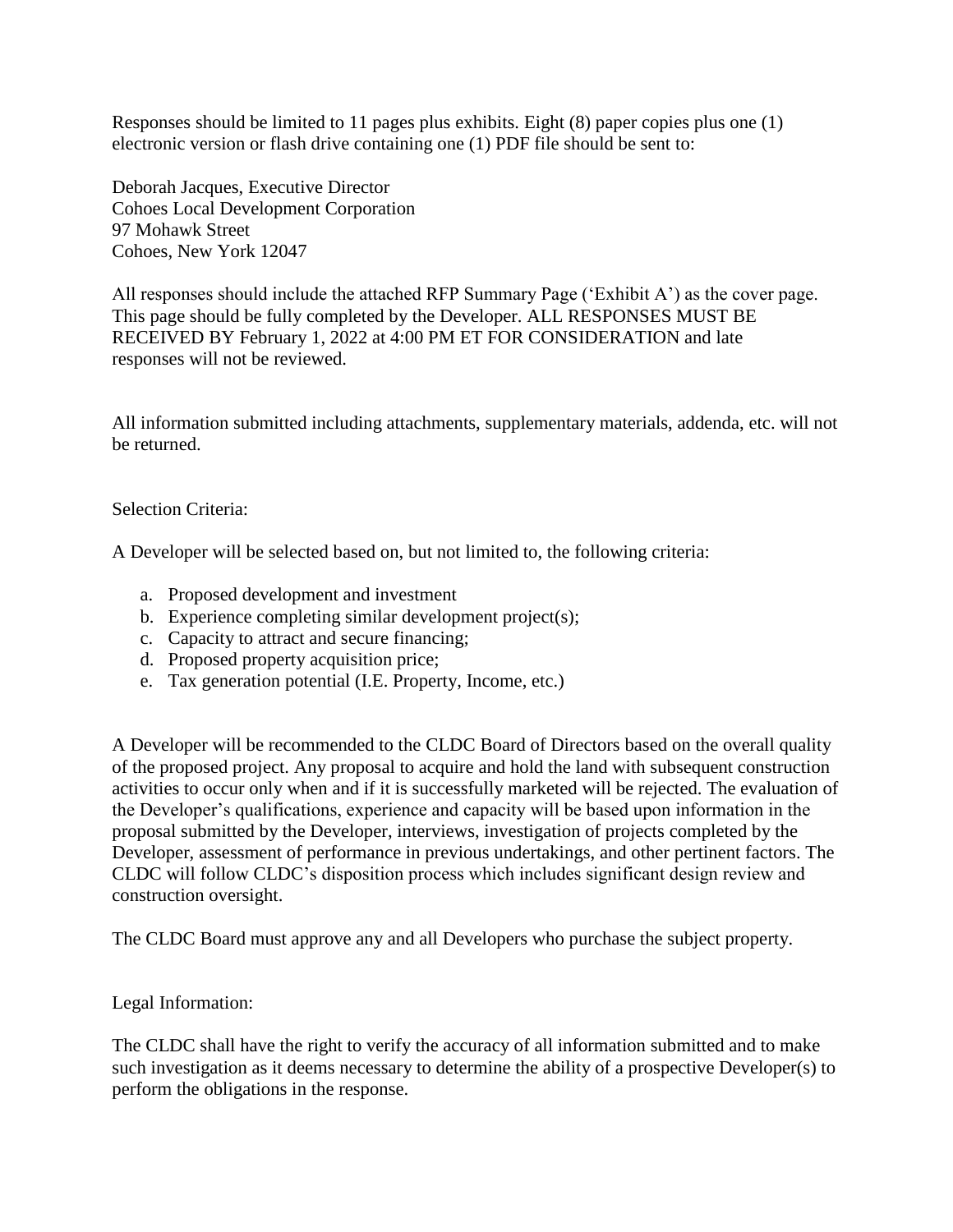- 1. Inspection of Parcel: Developers shall be given an opportunity to inspect the property and the title to the property, among other things. If the Developer is selected and elects to proceed after exercising its due diligence, it shall acquire or take possession of the parcel(s) in "AS-IS" CONDITION, unless otherwise agreed to by the CLDC in its discretion, in a Disposition Agreement.
- 2. Planning Board Approval, Building Permits, Zoning Variances and Financial Viability: The sale of the property in no way guarantees or warrants grading permits, building permits, zoning variances, or financial viability. The CLDC reserves the right to refuse to sell the property until a Developer is able to obtain all necessary financing and permits.
- 3. Disclaimer of Liability: Developer(s) acknowledges by submitting information and proposals to the CLDC that the CLDC does not undertake any obligations, and shall have no liability with respect to the development program, this RFP, and responses thereto, nor with respect to any matters related to any submission by Developer(s).
- 4. The Developer, for itself and its employees, contractors, and primary subcontractors, agrees not to discriminate against or segregate any person or group of persons on any unlawful basis in the construction, sale, transfer, use, occupancy, tenure or enjoyment of the property or any improvements erected or to be erected thereon, or any part thereof.
- 5. The CLDC shall be the sole judge as to which proposals best meet the selection criteria. Notwithstanding anything in this RFP to the contrary, CLDC reserves the right to reject any or all proposals received, to waive any submission requirements contained within this RFP, and to waive any irregularities in any submitted proposal.

6. Upon receipt of written acceptance of the proposal by the CLDC to the Developer, the Developer will, within thirty (30) days, submit a binding letter of intent to the CLDC. The binding letter of intent shall be submitted with a non- refundable certified check for \$ 10% of the purchase price. Also, the binding letter of intent will identify the buyer and detail that the sales agreement is non assignable to any other party. The binding letter of intent will specify the total project cost and the amount to be paid to the CLDC at time of closing, as well as outline any and all contingencies the Developer requires to be incorporated into the disposition agreement.

7. Upon receipt and acceptance of the binding letter of intent, the CLDC will provide to the selected Developer within 30 days a sale agreement. The sale agreement will contain the following terms between the CLDC and the Developer;

- 1. Specify the property being sold is in an AS-IS WHERE-IS condition with no representations and warranties.
- 2. Will detail a closing date within one hundred twenty (120) days of the execution by the CLDC and buyer. The deed to be conveyed will be a quit claim deed, and the quit claim deed will contain a right of reversion clause that the Developer must initiate the physical development of the property in accordance with the terms of its proposal within one year (1) of the transfer of the deed. If Developer fails to develop the property in accordance with the development proposal accepted by the CLDC may exercise its right of reversion. The Closing will be held within one hundred twenty (120) days. If closing is not completed by this date, either party will then have the right to declare time to be of the essence by giving notice to the other party. The notice will state that time is of the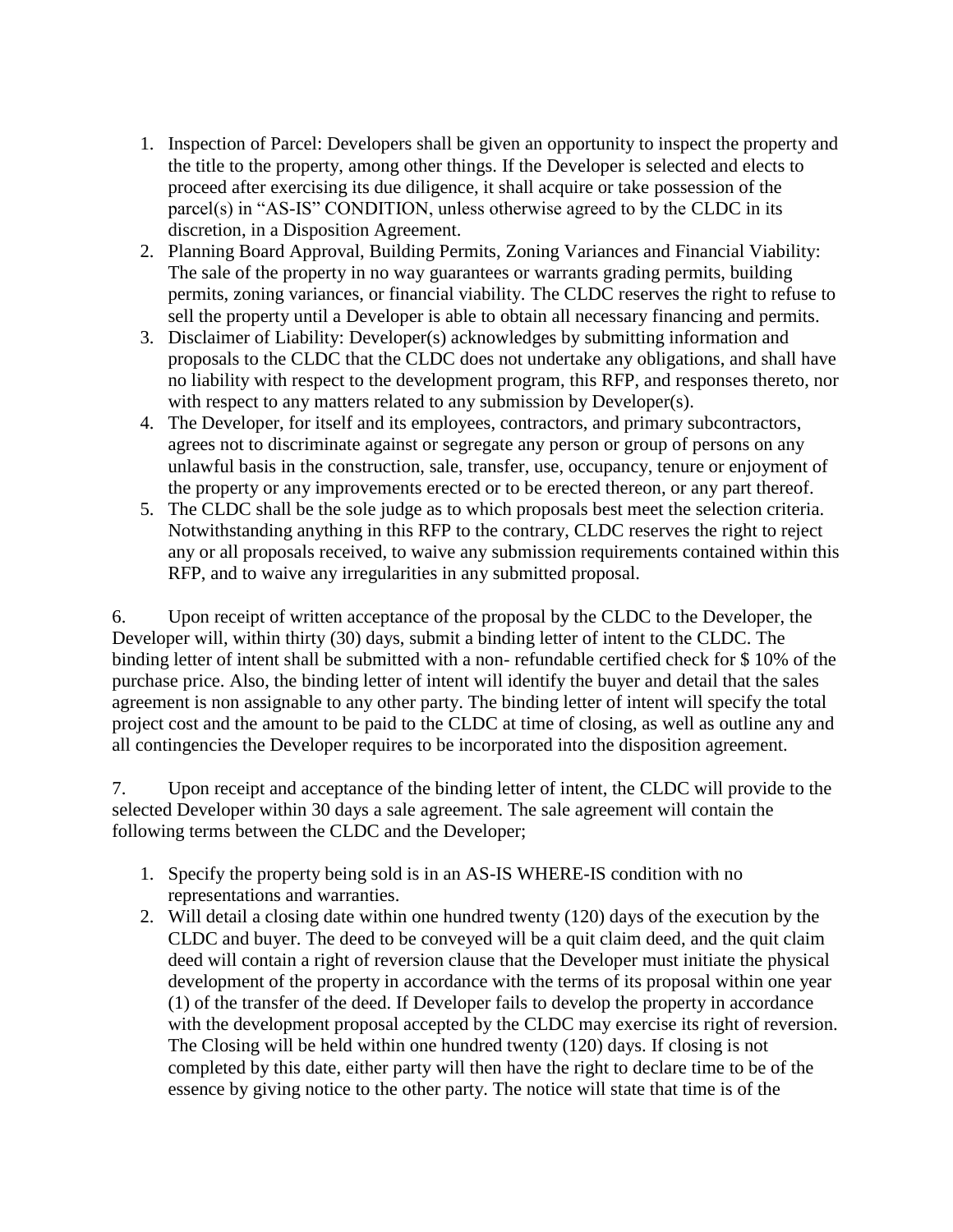essence and will fix the time, date and place of settlement. The date fixed may not be earlier than 15 days or later than 30 days following the effective date of giving such notice.

- 3. If the disposition agreement is acceptable to the Developer, Developer and CLDC will both execute said disposition agreement, and at which time Developer will tender to CLDC a certified check in the amount of 10% of the agreed upon purchase price.
- 4. Taxes. Developer will address the real estate taxes and any transfer taxes associated with the Property.
- 5. Possession. Possession of the Property will be delivered to the Developer on the date of t Closing.
- 6. Risk of Loss; Insurance. No representations. CLDC is transferring this property on an "AS-IS WHERE-IS" basis and makes no representations as to the condition of the property. Seller has no knowledge of any environmental issues on the property. The Developer takes responsibility for any title defects.
- 7. Eminent Domain; Buyer's Option. If any part of the Property is taken by eminent domain before settlement, the CLDC will notify the Developer of the taking within 5 days but not later than the date of the settlement. The Developer will have the option to: (A) terminate this Agreement and upon termination the transaction fee will be returned immediately to Buyer after which the parties will be relieved of all obligations in this Agreement; or (B) proceed with this Agreement and pay the balance of the purchase price, and the CLDC will assign to the Developer the award, if any, to which the CLDC may be entitled. To exercise this option, the Developer will give notice to CLDC before settlement. If Developer fails to give the notice, Developer will be conclusively deemed to have chosen option (B).
- 8. Default.
- a. By Developer: If Developer defaults, Seller may (1) agree to retain the deposit money as liquidated damages, as the parties agree that the amount of the transaction fee is a reasonable settlement of the CLDC's damages and is not a penalty; (2) recover for out-of- pocket costs related to this Agreement; (3) recover for loss of bargain, which right is preserved by the CLDC; or (4) make a claim against the Developer for specific performance.
- b. By CLDC: If CLDC defaults, Developer's remedy is to receive the deposit back. Buyer specifically waives any claims for loss of bargain and specific performance or any other damages known or unknown.
- 9. Zoning and other Ordinances. CLDC makes no representations as to whether the property is in compliance with that Zoning Classification or whether there are notices of uncorrected violations of housing, building safety, or other fire ordinances.
- 10. Inspection of Property. Developer acknowledges that they inspected the Property and have done all of their due diligence before closing on the Property. Developer is relying only on the inspection of the Property made by the Developer and are not relying on any oral statement concerning the physical condition of the Property made by the CLDC representatives or agents or any written statement concerning the physical condition of the Property given to Developer by the CLDC except for written statements contained in this Agreement. Said Lot(s) are vacant as of the purchase time of the property.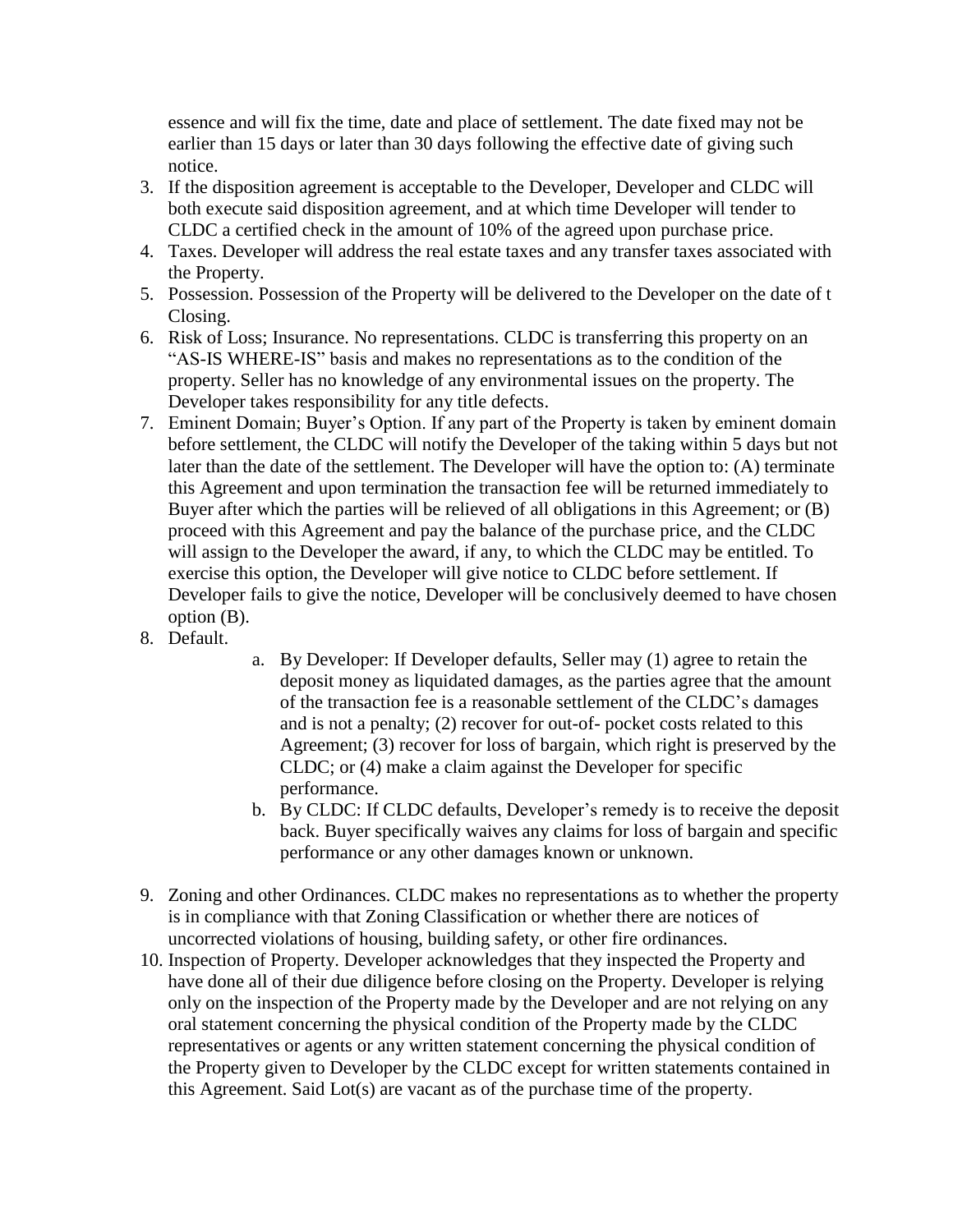- 11. Additional Provisions to be included in the Quitclaim Deed:
	- a. Unless Developer receives the CLDC written consent, Developer, and their successors-in- interest agree not to sell, subdivide, or partition the real estate for five (5) years after the date of closing. If Developer, or their successors-in-interest do sell, subdivide, or partition the real estate within five (5) years after the date of closing, without CLDC's prior written consent, the real estate will revert to the CLDC, or its successor-ininterest.
	- b. The Developer, and their successors-in-interest, agree that after closing, the real estate shall be subject to all real estate taxes, including local, school, and county for at least five (5) years after the date of settlement or for the entire period during which the Developer named herein own the property.
	- c. The Developer and their successors-in-interest agree not to file a tax assessment appeal or claim any tax exemption on the real estate for at least five (5) years after the date of settlement or for so long as the current Developer owns the real estate, whichever is longer. If Developer, or their successors-in-interest, file a tax assessment appeal or claim any tax exemption on the real estate in violation of this Subparagraph, the real estate will revert to the CLDC.
	- d. Unless the Developer receives the CLDC's written consent, Developer, and its successors- in-interest, agree that all Tax Parcels must remain a separate parcel number and may not be combined with any other Tax Parcel for five (5) years after the date of settlement. If Developer, or their successors-in-interest combine this parcel with each other or with other Tax Parcels within five (5) years after the date of settlement without CLDC's prior written consent, the real estate will revert to the CLDC, or its successor-in-interest.
	- e. If Necessary, a developer may apply for a PILOT with the COHOES IDA. Upon receipt of the PILOT, the CLDC may waive subsection c above in writing.
- 12. Developer agrees to use SMPR Title to obtain a title report and title insurance.
- 13. Notices to Parties. Any notice given by Developer to the CLDC or by CLDC to Developer will be in writing. Any notices will be delivered either in the manner provided by law for the service of process in equity or by certified or registered mail to the receiving party at the address for the receiving party which appears on the first page of this Agreement. Any mailed notice will be deemed delivered to the receiving party on the second business day after mailing occurs. Email shall also be an acceptable manner to provide any notices.
- 14. Covenant not to Record. Developer will not record the binding letter of intent or the disposition agreement, and any recording of these Agreements by Developer will constitute a default by Developer under this Agreement.
- 15. Binding Effect. Developer and CLDC intend to be legally bound by this Agreement. All of its terms and conditions will extend to and be binding upon the parties to this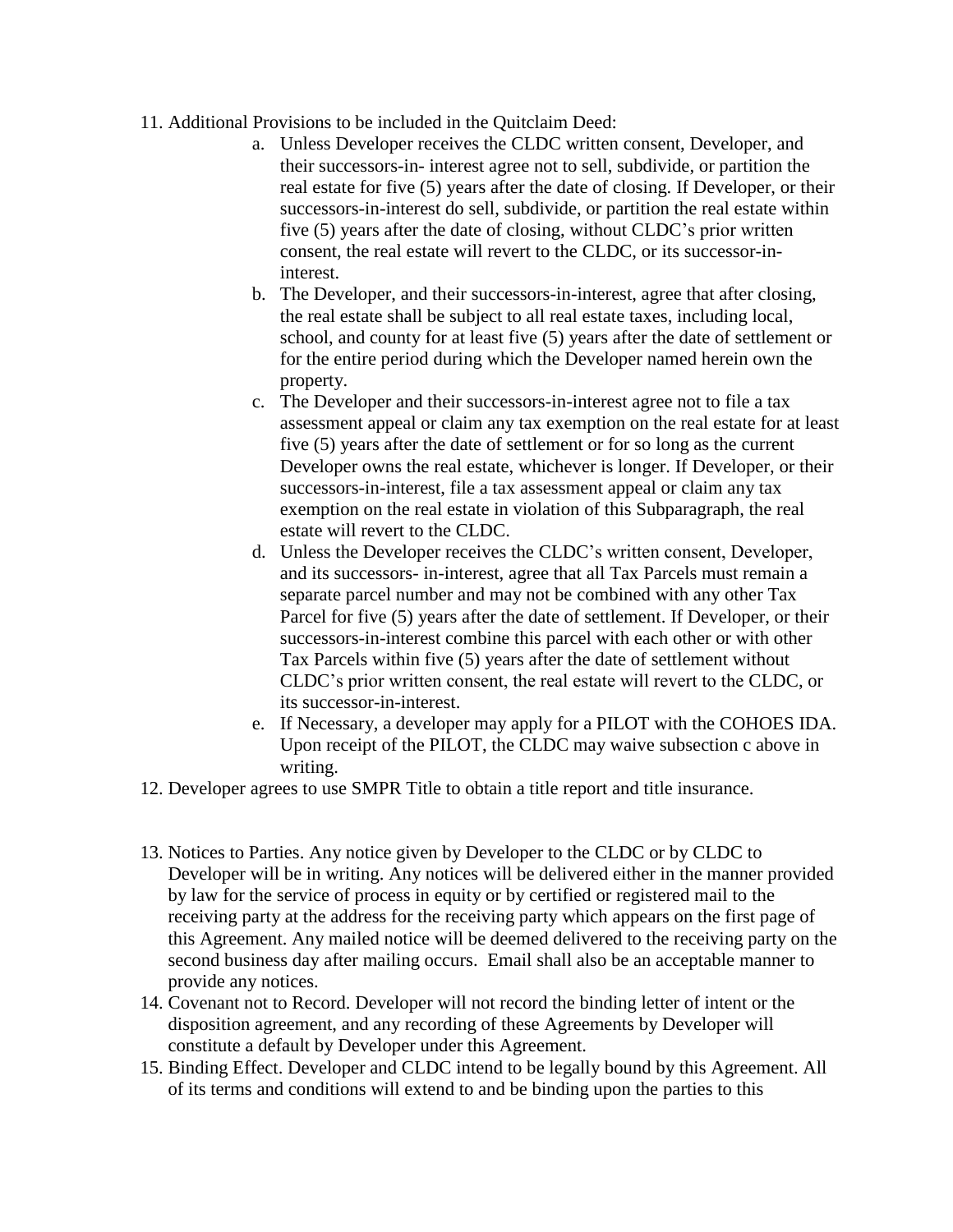Agreement and, with the exception of, upon their respective heirs, executors, administrators, personal representatives, successors and assigns.

- 16. The CLDC will have thirty (30) days to review the binding letter of intent and either accept or reject it. If rejected the Developer will have seven (7) days to submit a new binding letter of intent with a counter offer. The CLDC will then have seven days (7) to accept or reject the binding letter of intent. If the CLDC rejects the binding letter of intent then the deposit monies will be returned.
- 17. If the CLDC accepts the binding letter of intent then the deposit monies will be nonrefundable and the CLDC must prepare a disposition agreement in accordance with the binding letter of intent terms. The disposition agreement must be submitted within thirty (30) days of the binding letter of intent.

Attached Exhibits:

- RFP Summary Page
- Sources and Uses Budget
- Zoning and Allowable uses
- Copy of Environmental Review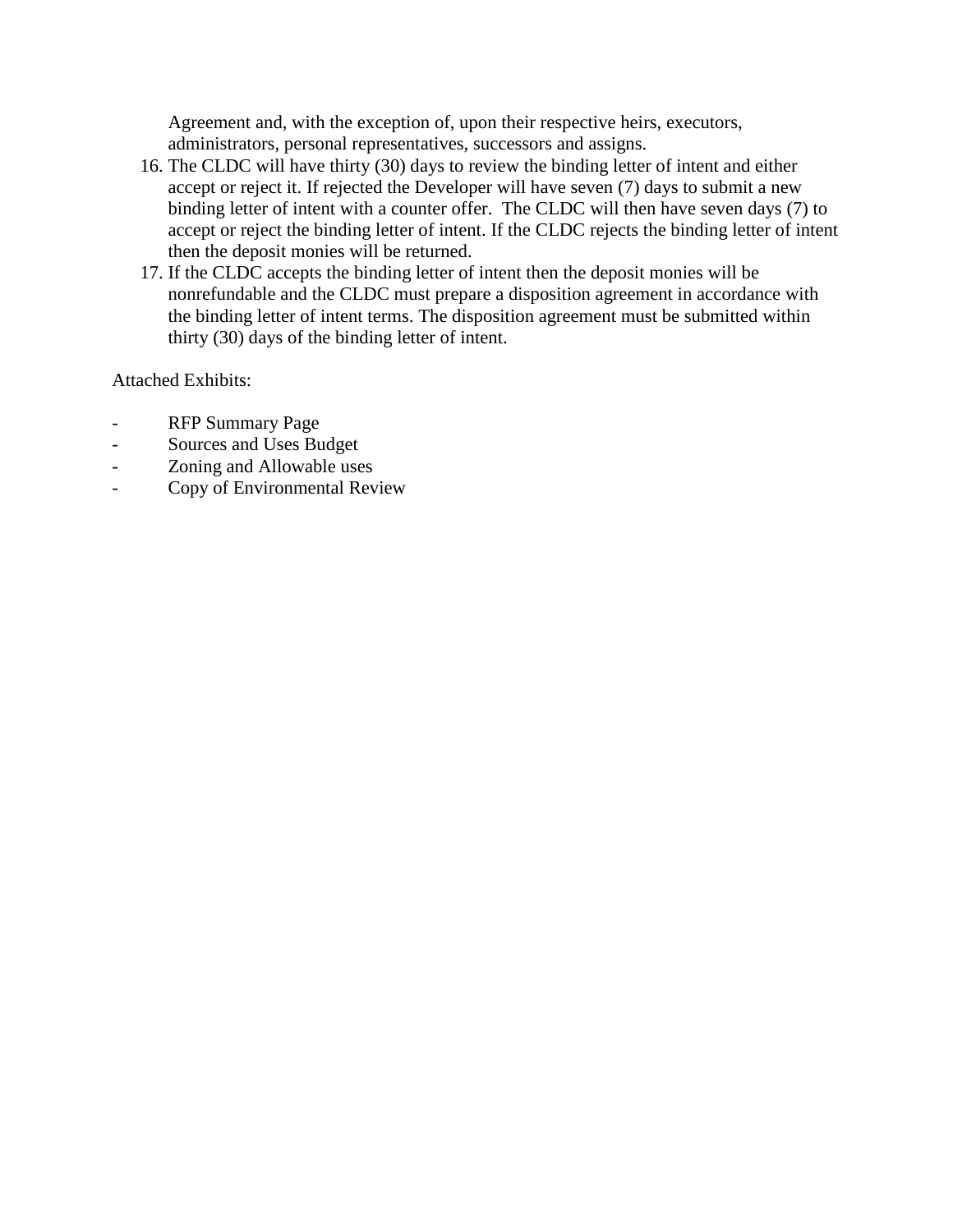#### **RFP SUMMARY PAGE** Whitehall

Development Team Ownership Entity: Primary Contact: Address: Phone: E-mail: Consultant(s): Partner: Architect: Contractor(s):

RFP Summary Acquisition Offer: Total Estimated Project Cost: Developer Equity: Total Estimated Project Gap: Complete any fields that apply. Total Residential Units: Total Retail Square Footage: Total Office Square Footage: Other (please specify): Other (please specify): Other (please specify): Project Timeline Construction Start: Construction Duration: